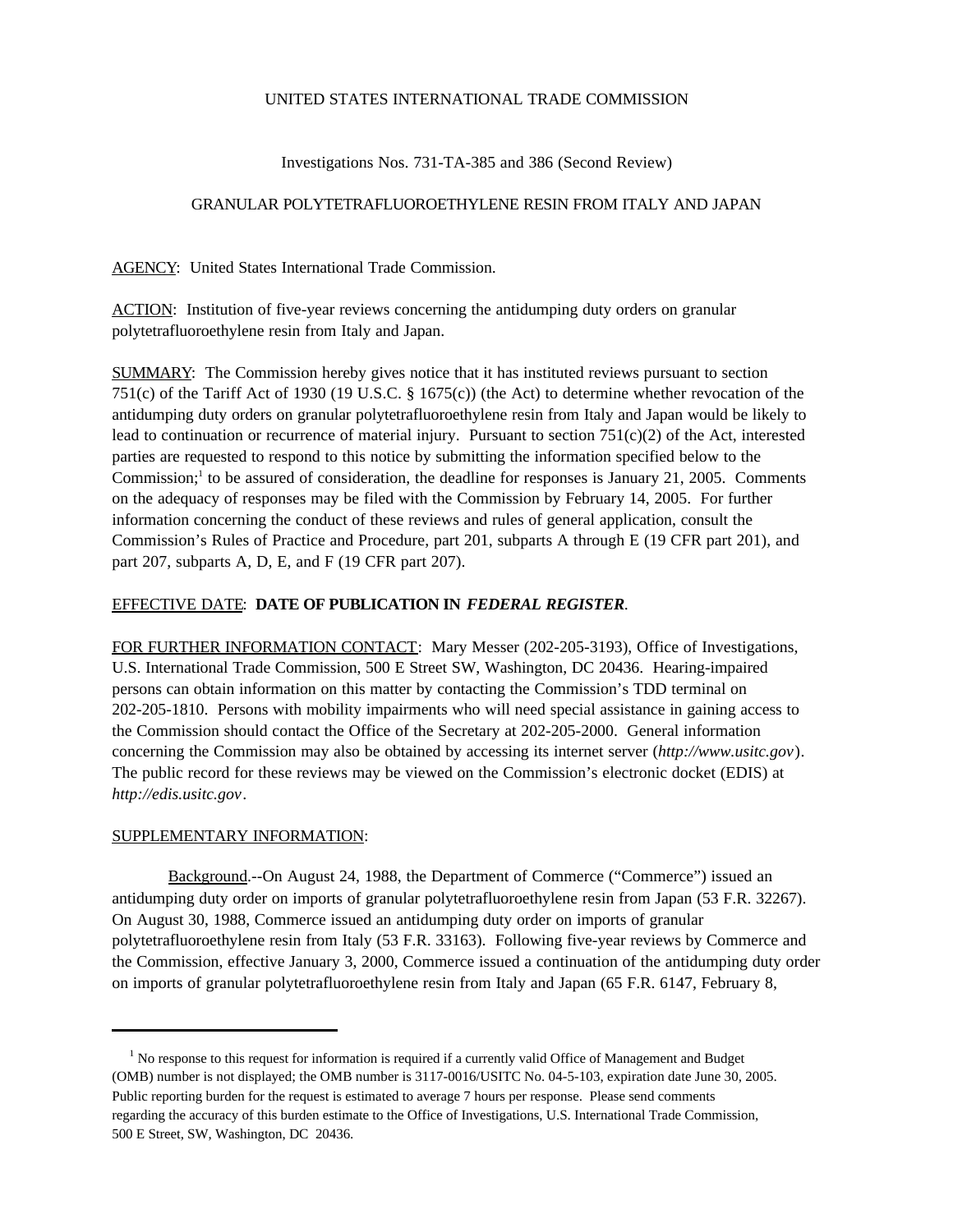2000). The Commission is now conducting a second review to determine whether revocation of the order would be likely to lead to continuation or recurrence of material injury to the domestic industry within a reasonably foreseeable time. It will assess the adequacy of interested party responses to this notice of institution to determine whether to conduct full reviews or expedited reviews. The Commission's determinations in any expedited reviews will be based on the facts available, which may include information provided in response to this notice.

Definitions.--The following definitions apply to these reviews:

- (1) *Subject Merchandise* is the class or kind of merchandise that is within the scope of the five-year reviews, as defined by Commerce.
- (2) The *Subject Countries* in these reviews are Italy and Japan.
- (3) The *Domestic Like Product* is the domestically produced product or products which are like, or in the absence of like, most similar in characteristics and uses with, the *Subject Merchandise*. In its original determinations, the Commission defined the *Domestic Like Product* as granular polytetrafluoroethylene resin. In its expedited five-year review determinations, the Commission defined the *Domestic Like Product* as granular polytetrafluoroethylene resin, coextensive with Commerce's scope.
- (4) The *Domestic Industry* is the U.S. producers as a whole of the *Domestic Like Product*, or those producers whose collective output of the *Domestic Like Product* constitutes a major proportion of the total domestic production of the product. In its original and expedited five-year review determinations, the Commission defined the *Domestic Industry* as U.S. producers of granular polytetrafluoroethylene resin, both unfilled and filled.
- (5) An *Importer* is any person or firm engaged, either directly or through a parent company or subsidiary, in importing the *Subject Merchandise* into the United States from a foreign manufacturer or through its selling agent.

Participation in the reviews and public service list.--Persons, including industrial users of the *Subject Merchandise* and, if the merchandise is sold at the retail level, representative consumer organizations, wishing to participate in the reviews as parties must file an entry of appearance with the Secretary to the Commission, as provided in section 201.11(b)(4) of the Commission's rules, no later than 21 days after publication of this notice in the *Federal Register*. The Secretary will maintain a public service list containing the names and addresses of all persons, or their representatives, who are parties to the reviews.

Former Commission employees who are seeking to appear in Commission five-year reviews are reminded that they are required, pursuant to 19 C.F.R. § 201.15, to seek Commission approval if the matter in which they are seeking to appear was pending in any manner or form during their Commission employment. The Commission is seeking guidance as to whether a second transition five-year review is the "same particular matter" as the underlying original investigation for purposes of 19 C.F.R. § 201.15 and 18 U.S.C. § 207, the post employment statute for Federal employees. Former employees may seek informal advice from Commission ethics officials with respect to this and the related issue of whether the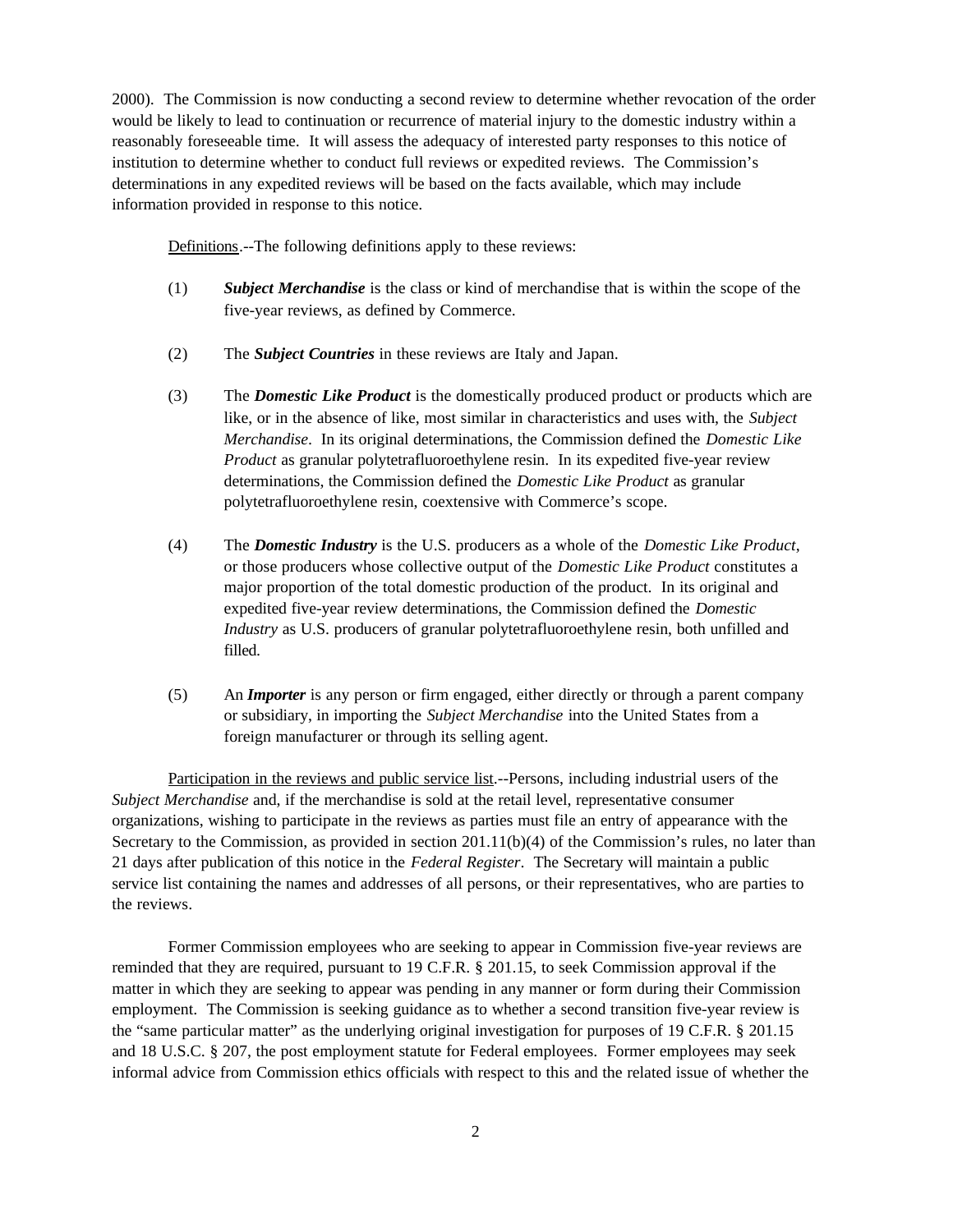employee's participation was "personal and substantial." However, any informal consultation will not relieve former employees of the obligation to seek approval to appear from the Commission under its rule 201.15. For ethics advice, contact Carol McCue Verratti, Deputy Agency Ethics Official, at 202-205-3088.

Limited disclosure of business proprietary information (BPI) under an administrative protective order (APO) and APO service list.--Pursuant to section 207.7(a) of the Commission's rules, the Secretary will make BPI submitted in these reviews available to authorized applicants under the APO issued in the reviews, provided that the application is made no later than 21 days after publication of this notice in the *Federal Register*. Authorized applicants must represent interested parties, as defined in 19 U.S.C. § 1677(9), who are parties to the reviews. A separate service list will be maintained by the Secretary for those parties authorized to receive BPI under the APO.

Certification.--Pursuant to section 207.3 of the Commission's rules, any person submitting information to the Commission in connection with these reviews must certify that the information is accurate and complete to the best of the submitter's knowledge. In making the certification, the submitter will be deemed to consent, unless otherwise specified, for the Commission, its employees, and contract personnel to use the information provided in any other reviews or investigations of the same or comparable products which the Commission conducts under Title VII of the Act, or in internal audits and investigations relating to the programs and operations of the Commission pursuant to 5 U.S.C. Appendix 3.

Written submissions.--Pursuant to section 207.61 of the Commission's rules, each interested party response to this notice must provide the information specified below. The deadline for filing such responses is January 21, 2005. Pursuant to section 207.62(b) of the Commission's rules, eligible parties (as specified in Commission rule  $207.62(b)(1)$ ) may also file comments concerning the adequacy of responses to the notice of institution and whether the Commission should conduct expedited or full reviews. The deadline for filing such comments is February 14, 2005. All written submissions must conform with the provisions of sections 201.8 and 207.3 of the Commission's rules and any submissions that contain BPI must also conform with the requirements of sections 201.6 and 207.7 of the Commission's rules. The Commission's rules do not authorize filing of submissions with the Secretary by facsimile or electronic means, except to the extent permitted by section 201.8 of the Commission's rules, as amended, 67 Fed. Reg. 68036 (November 8, 2002). Also, in accordance with sections 201.16(c) and 207.3 of the Commission's rules, each document filed by a party to the reviews must be served on all other parties to the reviews (as identified by either the public or APO service list as appropriate), and a certificate of service must accompany the document (if you are not a party to the reviews you do not need to serve your response).

Inability to provide requested information.--Pursuant to section 207.61(c) of the Commission's rules, any interested party that cannot furnish the information requested by this notice in the requested form and manner shall notify the Commission at the earliest possible time, provide a full explanation of why it cannot provide the requested information, and indicate alternative forms in which it can provide equivalent information. If an interested party does not provide this notification (or the Commission finds the explanation provided in the notification inadequate) and fails to provide a complete response to this notice, the Commission may take an adverse inference against the party pursuant to section 776(b) of the Act in making its determinations in the reviews.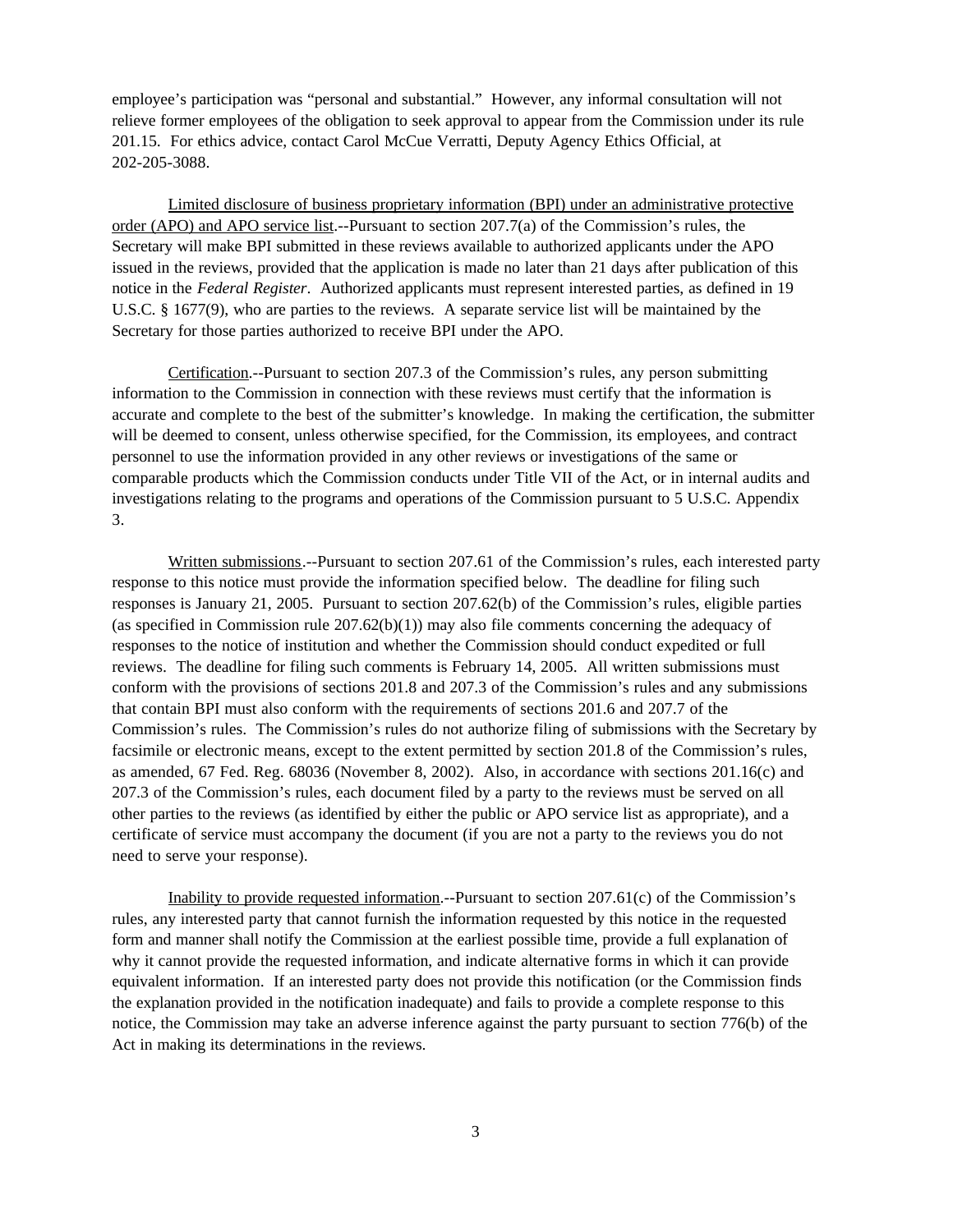INFORMATION TO BE PROVIDED IN RESPONSE TO THIS NOTICE OF INSTITUTION: If you are a domestic producer, union/worker group, or trade/business association; import/export *Subject Merchandise* from more than one *Subject Country*; or produce *Subject Merchandise* in more than one *Subject Country*, you may file a single response. If you do so, please ensure that your response to each question includes the information requested for each pertinent *Subject Country.* As used below, the term "firm" includes any related firms.

- (1) The name and address of your firm or entity (including World Wide Web address if available) and name, telephone number, fax number, and E-mail address of the certifying official.
- (2) A statement indicating whether your firm/entity is a U.S. producer of the *Domestic Like Product*, a U.S. union or worker group, a U.S. importer of the *Subject Merchandise*, a foreign producer or exporter of the *Subject Merchandise*, a U.S. or foreign trade or business association, or another interested party (including an explanation). If you are a union/worker group or trade/business association, identify the firms in which your workers are employed or which are members of your association.
- (3) A statement indicating whether your firm/entity is willing to participate in these reviews by providing information requested by the Commission.
- (4) A statement of the likely effects of the revocation of the antidumping duty orders on the *Domestic Industry* in general and/or your firm/entity specifically. In your response, please discuss the various factors specified in section 752(a) of the Act (19 U.S.C. § 1675a(a)) including the likely volume of subject imports, likely price effects of subject imports, and likely impact of imports of *Subject Merchandise* on the *Domestic Industry*.
- (5) A list of all known and currently operating U.S. producers of the *Domestic Like Product*. Identify any known related parties and the nature of the relationship as defined in section 771(4)(B) of the Act (19 U.S.C. § 1677(4)(B)).
- (6) A list of all known and currently operating U.S. importers of the *Subject Merchandise* and producers of the *Subject Merchandise* in each *Subject Country* that currently export or have exported *Subject Merchandise* to the United States or other countries after 1998.
- (7) If you are a U.S. producer of the *Domestic Like Product*, provide the following information on your firm's operations on that product during calendar year 2003 (report quantity data in pounds and value data in U.S. dollars, f.o.b. plant). If you are a union/worker group or trade/business association, provide the information, on an aggregate basis, for the firms in which your workers are employed/which are members of your association.
	- (a) Production (quantity) and, if known, an estimate of the percentage of total U.S. production of the *Domestic Like Product* accounted for by your firm's(s') production;
	- (b) the quantity and value of U.S. commercial shipments of the *Domestic Like Product* produced in your U.S. plant(s); and
	- (c) the quantity and value of U.S. internal consumption/company transfers of the *Domestic Like Product* produced in your U.S. plant(s).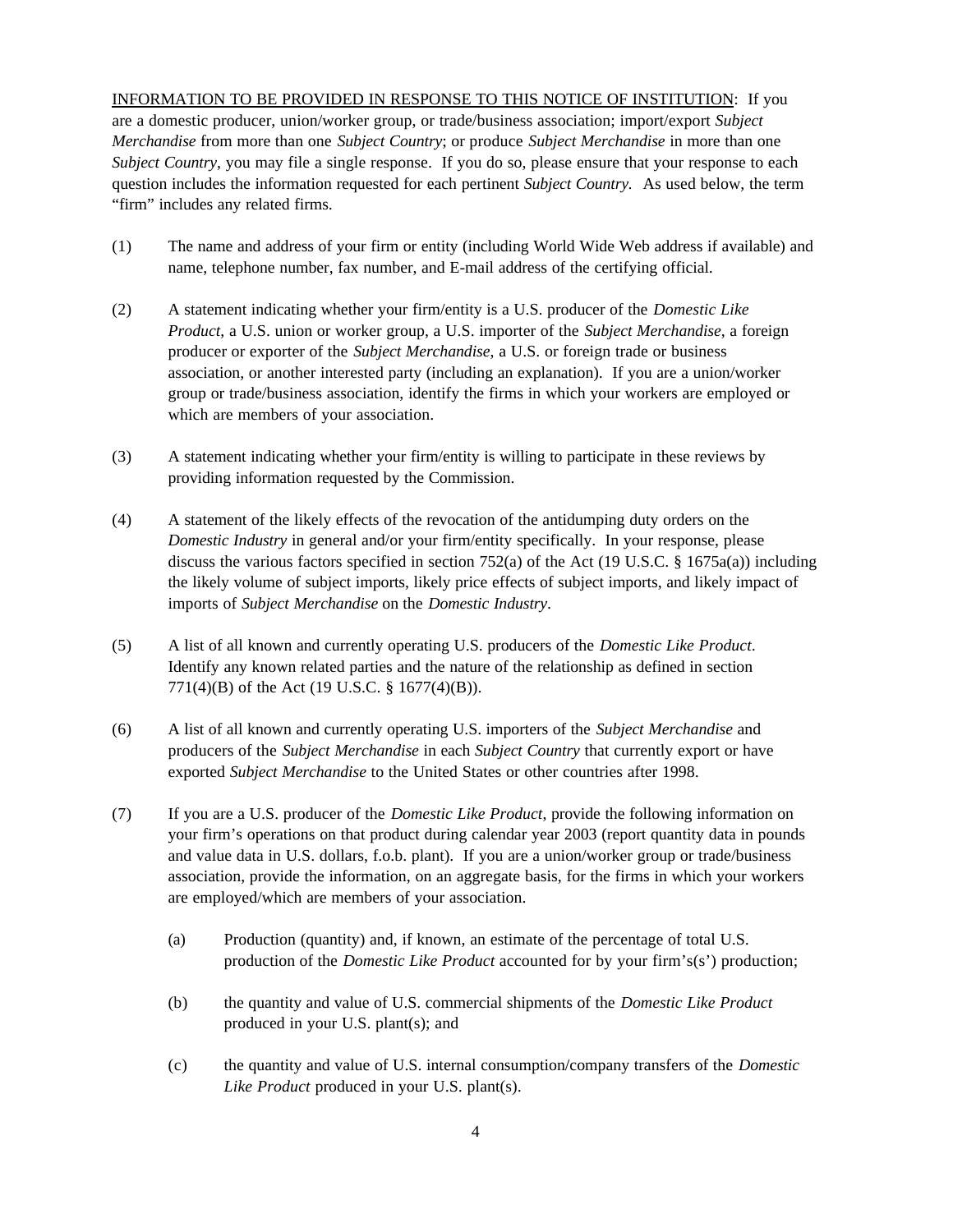- (8) If you are a U.S. importer or a trade/business association of U.S. importers of the *Subject Merchandise* from the *Subject Countries*, provide the following information on your firm's(s') operations on that product during calendar year 2003 (report quantity data in pounds and value data in U.S. dollars). If you are a trade/business association, provide the information, on an aggregate basis, for the firms which are members of your association.
	- (a) The quantity and value (landed, duty-paid but not including antidumping or countervailing duties) of U.S. imports and, if known, an estimate of the percentage of total U.S. imports of *Subject Merchandise* from each *Subject Country* accounted for by your firm's(s') imports;
	- (b) the quantity and value (f.o.b. U.S. port, including antidumping and/or countervailing duties) of U.S. commercial shipments of *Subject Merchandise* imported from each *Subject Country*; and
	- (c) the quantity and value (f.o.b. U.S. port, including antidumping and/or countervailing duties) of U.S. internal consumption/company transfers of *Subject Merchandise* imported from each *Subject Country*.
- (9) If you are a producer, an exporter, or a trade/business association of producers or exporters of the *Subject Merchandise* in the *Subject Countries*, provide the following information on your firm's(s') operations on that product during calendar year 2003 (report quantity data in pounds and value data in U.S. dollars, landed and duty-paid at the U.S. port but not including antidumping or countervailing duties). If you are a trade/business association, provide the information, on an aggregate basis, for the firms which are members of your association.
	- (a) Production (quantity) and, if known, an estimate of the percentage of total production of *Subject Merchandise* in each *Subject Country* accounted for by your firm's(s') production; and
	- (b) the quantity and value of your firm's(s') exports to the United States of *Subject Merchandise* and, if known, an estimate of the percentage of total exports to the United States of *Subject Merchandise* from each *Subject Country* accounted for by your firm's(s') exports.
- (10) Identify significant changes, if any, in the supply and demand conditions or business cycle for the *Domestic Like Product* that have occurred in the United States or in the market for the *Subject Merchandise* in each *Subject Country* after 1998, and significant changes, if any, that are likely to occur within a reasonably foreseeable time. Supply conditions to consider include technology; production methods; development efforts; ability to increase production (including the shift of production facilities used for other products and the use, cost, or availability of major inputs into production); and factors related to the ability to shift supply among different national markets (including barriers to importation in foreign markets or changes in market demand abroad). Demand conditions to consider include end uses and applications; the existence and availability of substitute products; and the level of competition among the *Domestic Like Product* produced in the United States, *Subject Merchandise* produced in the *Subject Countries*, and such merchandise from other countries.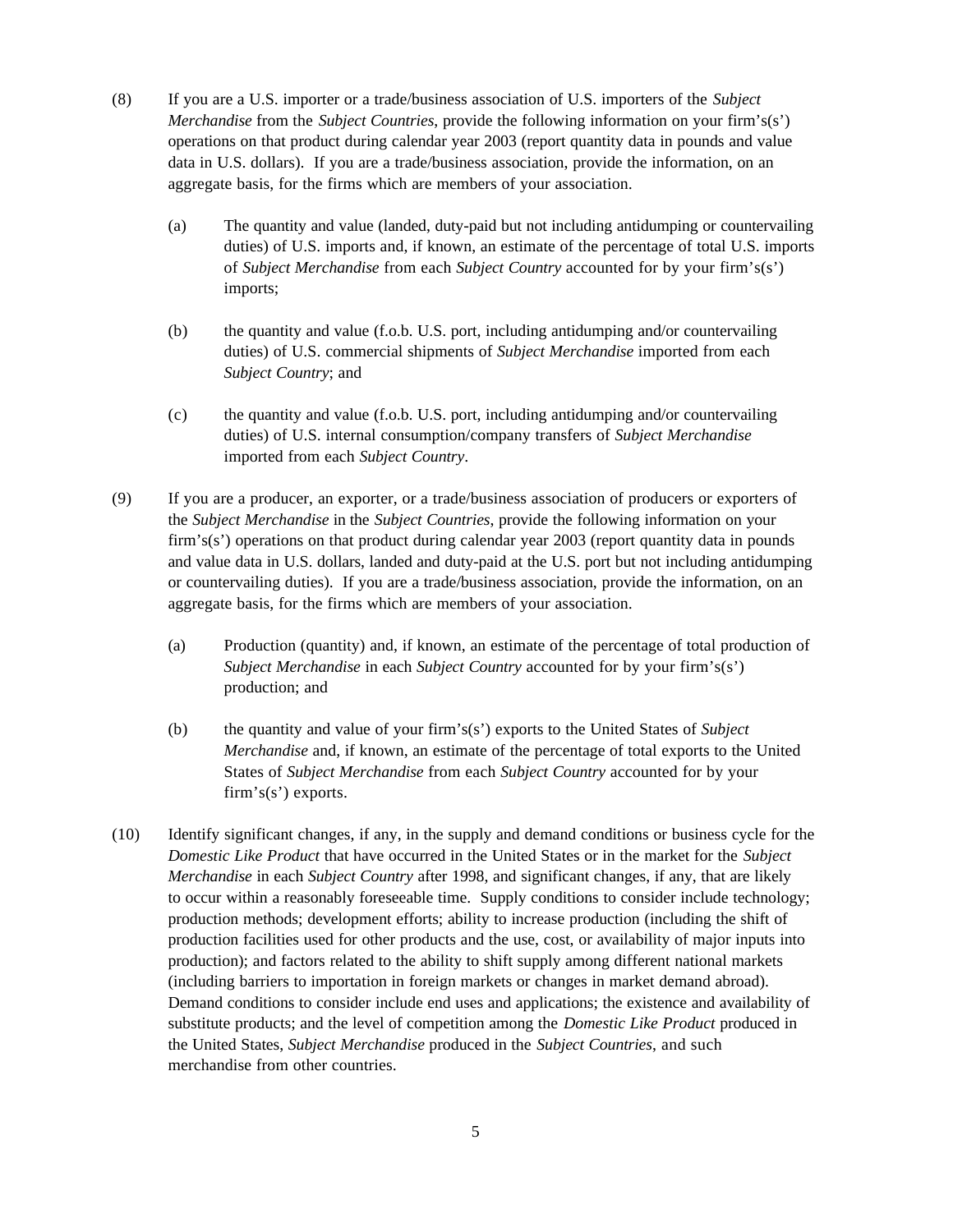(11) (OPTIONAL) A statement of whether you agree with the above definitions of the *Domestic Like Product* and *Domestic Industry*; if you disagree with either or both of these definitions, please explain why and provide alternative definitions.